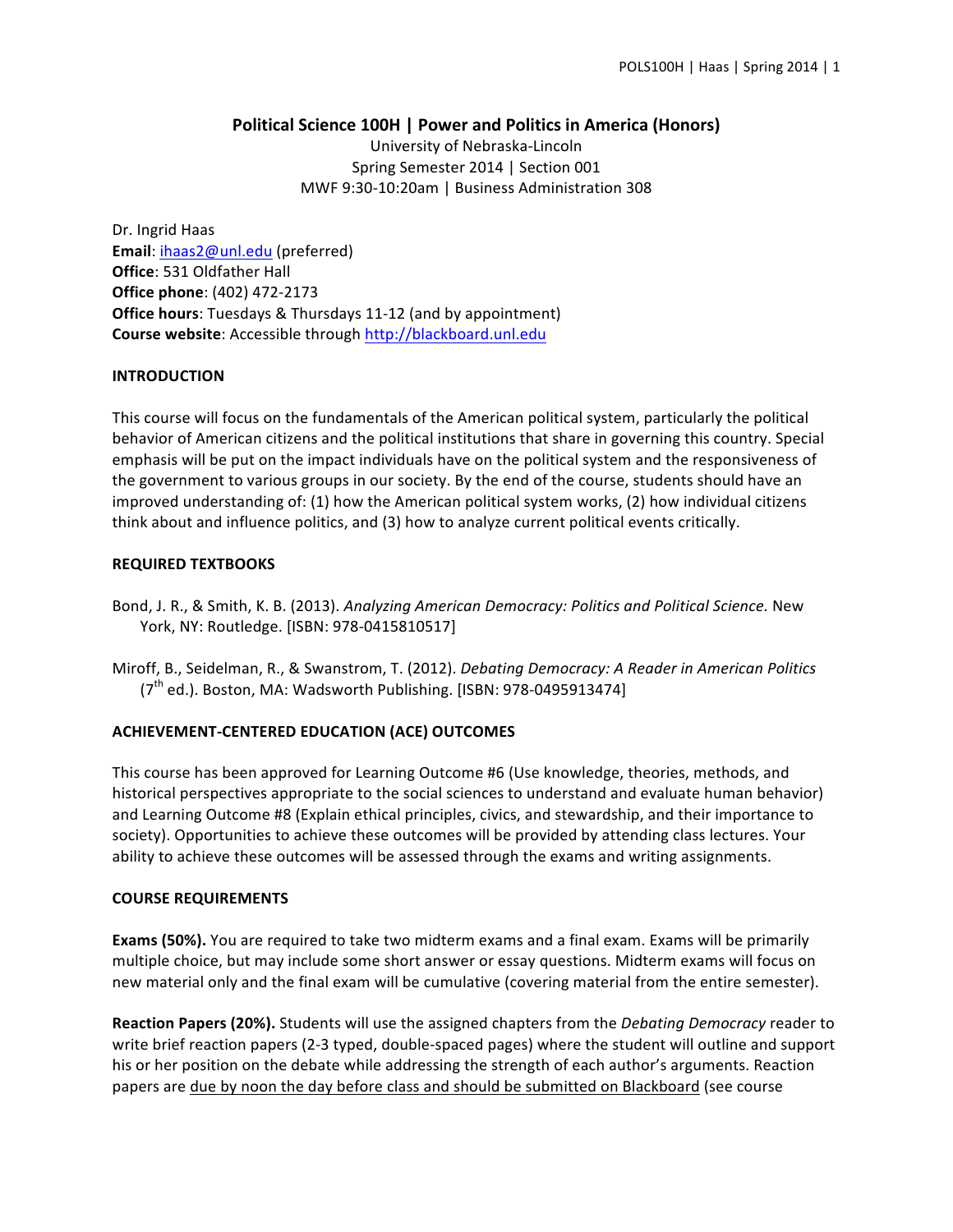schedule for specific deadlines). This will enable me to read through your thoughts and questions prior to our class meeting.

**Discussion Leading (5%).** Each student will be asked to lead discussion in class on one of the assigned chapters from the *Debating Democracy* reader. A sign-up sheet will be circulated during the first week of class and I will give you additional guidelines for the assignment.

**Final Paper (15%).** At the end of the semester, your final paper assignment will be to write a research paper tackling some of the big questions/debates in American politics. We will go over the details of the assignment in class. The final product will be a paper that is 8-10 typed, double-spaced pages. Final papers will be due Wednesday, 4/30, by 9:30am, and should be submitted on Blackboard.

**Participation and Attendance (10%).** Your participation will be based on attendance and active participation in discussion. I will focus on both the quantity and the quality of your contributions when determining participation grades. In other words, the goal should be to contribute often, but also to make sure that any contributions are valuable to the class discussion. Completion of in-class activities will also count toward your participation grade.

| Exam $#1$                 | 75  |
|---------------------------|-----|
| Exam #2                   | 75  |
| <b>Final Exam</b>         | 100 |
| <b>Reaction Papers</b>    | 100 |
| <b>Discussion Leading</b> | 25  |
| <b>Final Paper</b>        | 75  |
| Participation             | 50  |
| Total                     | 500 |

# **GRADES**

Final grades are based on a possible 500 points and will be based on the distribution and percentages below. In general, I don't round up or assign extra points at the end of the semester. Final grades may be curved up for everyone in the class *only* if the overall class average is below a B- (< 80%). I will use Blackboard throughout the semester to post grades so that you can keep track of your progress. Incompletes are only given under extreme circumstances, and at the sole discretion of the instructor.

| Points (out of 500) | Percentage | <b>Letter Grade</b> |
|---------------------|------------|---------------------|
| 485                 | 97%        | A+                  |
| 465                 | 93%        | A                   |
| 450                 | 90%        | А-                  |
| 435                 | 87%        | B+                  |
| 415                 | 83%        | B                   |
| 400                 | 80%        | B-                  |
| 385                 | 77%        | $C+$                |
| 365                 | 73%        | C                   |
| 350                 | 70%        | $C-$                |
| 335                 | 67%        | D+                  |
| 315                 | 63%        | D                   |
| 300                 | 60%        | D-                  |
| < 300               | <60%       | F                   |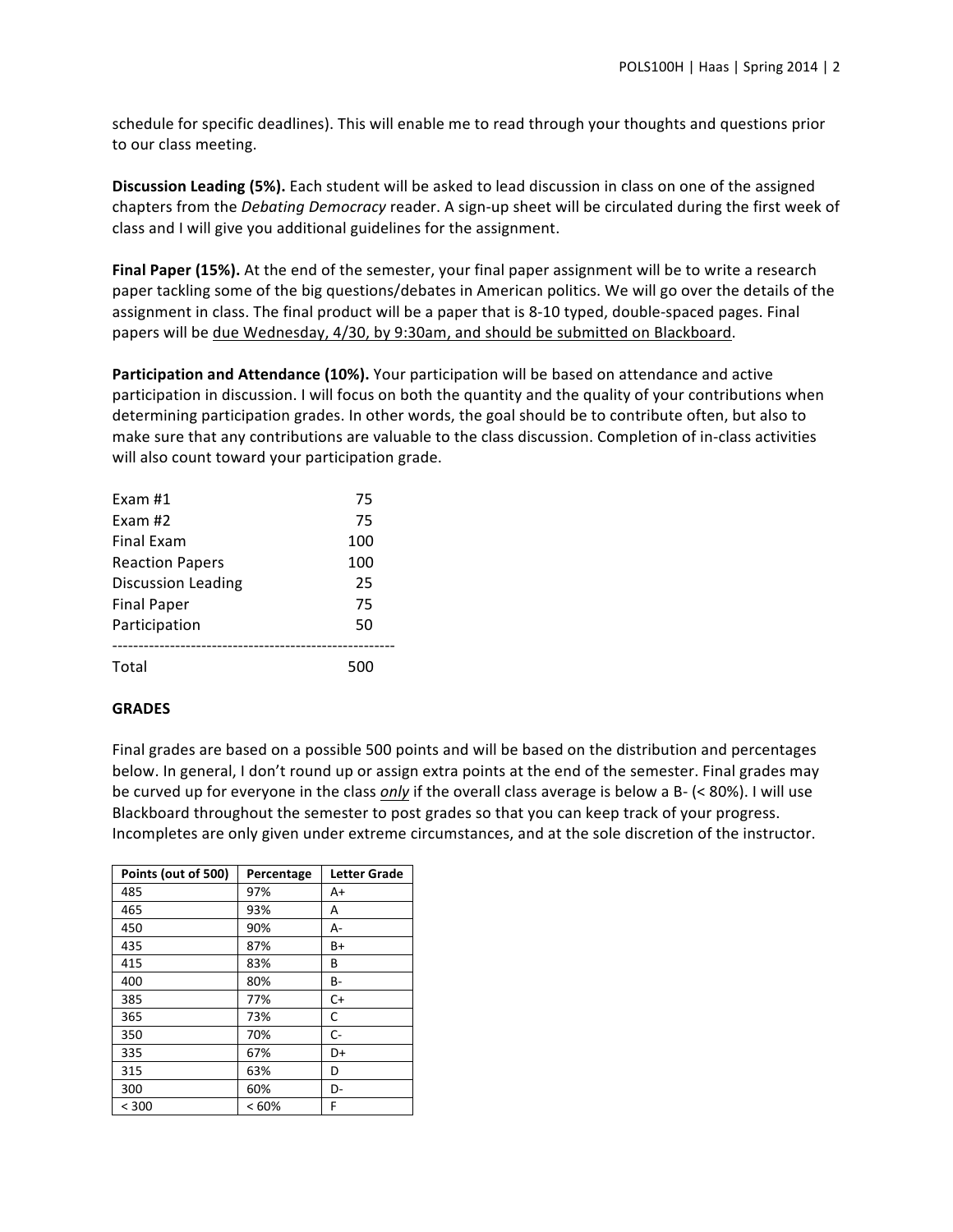### **COURSE POLICIES**

#### **Deadlines and Completion of Coursework**

Late assignments will not be accepted, and make-up exams will not be given. Should you miss any exam or assignment without an approved excuse, you will receive a zero grade for that exercise. In rare circumstances, an exception may be granted to a student who provides a validated excuse to the instructor *prior* to the paper due date or exam date. If you foresee being unable to turn in a paper or take an exam on the assigned date, contact the instructor immediately. Excused absences for University sponsored events (field trips, athletic trips) and medical or personal emergencies *must be documented*.

### **Attendance, Preparation, and Participation**

Regular attendance at lecture is required, and unexcused absences will hurt your participation grade. Absences will be excused only for medical/personal emergencies or university sponsored events, documentation of the absence will be required, and you must notify me in advance. Reading assignments are to be completed before class meetings. You should be prepared at all times to discuss the readings and concepts scheduled for each class period. This is genuinely necessary for your success in this course. You must carefully read all of the assigned material, take notes while you read, and take good notes in class in order to perform well on the exams. Your participation grade and, more importantly, the quality of class discussions hinges largely upon your preparation and your informed contributions. This class will be more enjoyable and productive for all of us if everyone comes prepared!

### **Communication**

The best way to reach me is through email. I check it often (more often than I check voicemail) and will do my best to respond to your questions within 24 hours. You are also welcome and encouraged to stop by my office during office hours, or make an appointment to meet with me at another time. I will send announcements electronically, so please check your email and the course website often.

#### **Academic Misconduct Warning**

All work must be your own. Plagiarism and all other forms of cheating outlined by the University's Student Code of Conduct (Section 4.2) will not be tolerated in this class. Cheating or plagiarism will be reported through official university channels, and the consequences will be severe. The minimum punishment is usually failure in the course. No one exam or assignment is ever worth this penalty. To avoid missing out on a good college GPA, or even your degree, keep your eyes on your own test and write your own papers.

#### **Students with Disabilities**

Students with disabilities are encouraged to contact the instructor for a confidential discussion of their individual needs for academic accommodation. It is the policy of the University of Nebraska-Lincoln to provide flexible and individualized accommodation to students with documented disabilities that may affect their ability to fully participate in course activities or to meet course requirements. To receive accommodation services, students must be registered with the Services for Students with Disabilities (SSD) office, 132 Canfield Administration, 472-3787 voice or TTY.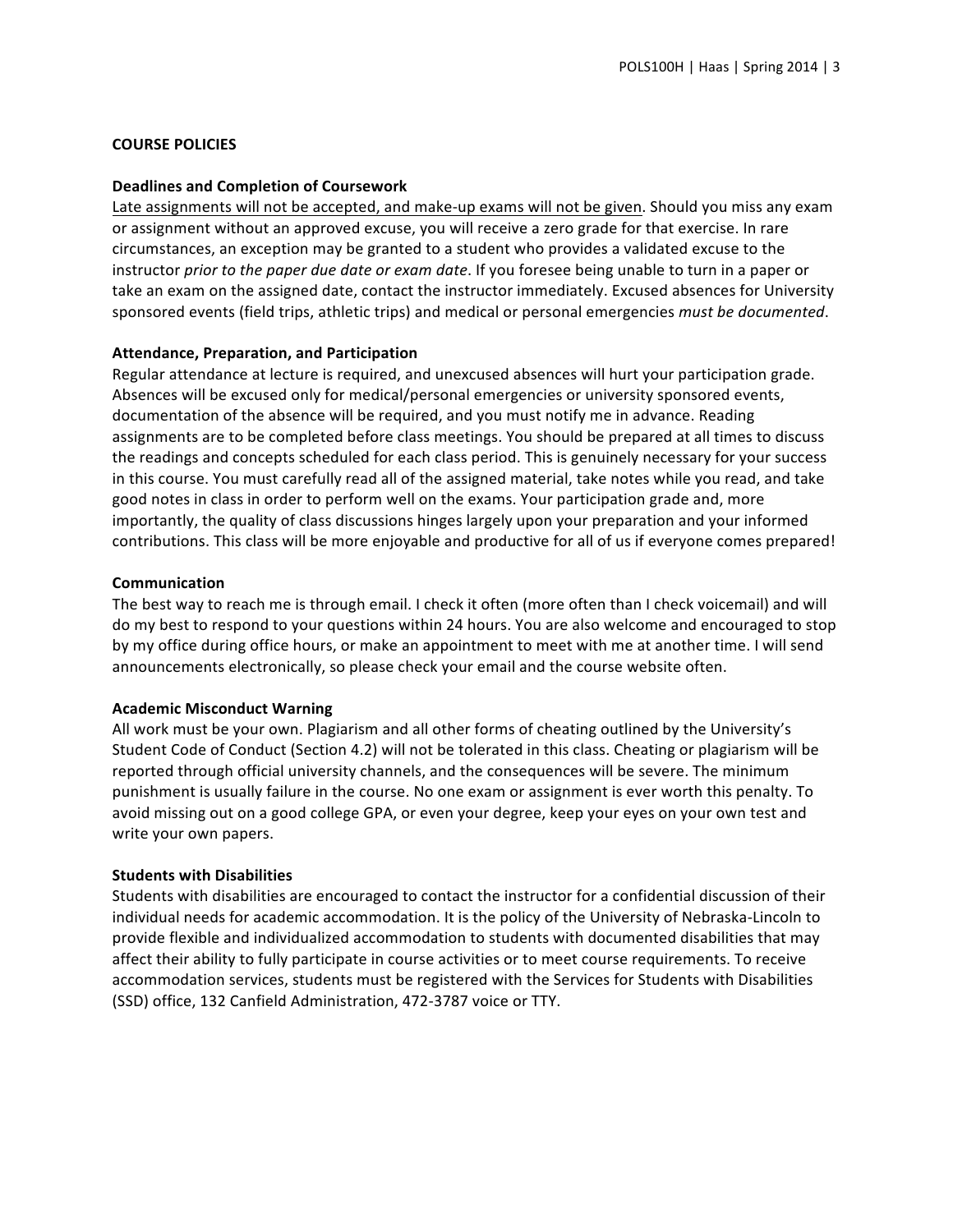# **POLS 100H | COURSE SCHEDULE**

Due dates for assignments and exams, as well as required readings, are listed below. Readings should be completed prior to class. Please note that this schedule represents a tentative plan and is subject to change at the instructor's discretion. Any changes will be announced in class.

Please note--reading assignments are labeled as follows:

- **B&S** = Bond, J. R., & Smith, K. B. (2013). Analyzing American Democracy: Politics and Political *Science.* New York, NY: Routledge. [ISBN: 978-0415810517]
- MSS = Miroff, B., Seidelman, R., & Swanstrom, T. (2012). *Debating Democracy: A Reader in American Politics* (7<sup>th</sup> ed.). Boston, MA: Wadsworth Publishing. [ISBN: 978-0495913474]

| <b>WEEK</b>                     | <b>DATE</b>       | <b>TOPIC</b>                                 | <b>READING</b>      | <b>ASSIGNMENTS DUE</b>      |  |  |
|---------------------------------|-------------------|----------------------------------------------|---------------------|-----------------------------|--|--|
| $\mathbf{1}$                    | M 1/13            | Syllabus and Course Introduction             | Syllabus (available |                             |  |  |
|                                 |                   |                                              | on course website)  |                             |  |  |
| <b>SECTION I: FOUNDATIONS</b>   |                   |                                              |                     |                             |  |  |
|                                 | W 1/15            | Democracy and the Foundations of             | B&S: Chapter 1 &    |                             |  |  |
|                                 |                   | American Government                          | Appendix C: The     |                             |  |  |
|                                 |                   |                                              | Constitution        |                             |  |  |
|                                 |                   |                                              |                     |                             |  |  |
|                                 | F1/17             | Designing the American Constitution          | B&S: Chapter 2      |                             |  |  |
|                                 |                   |                                              |                     |                             |  |  |
|                                 |                   |                                              |                     |                             |  |  |
| $\overline{2}$                  | M 1/20            | NO CLASS (MLK Day)                           |                     |                             |  |  |
|                                 | W 1/22            | Debating the Issues - The Founding:          | MSS: Chapter 1      | Reaction Paper 1 due        |  |  |
|                                 |                   | Debating the Constitution                    |                     | by noon 1/21                |  |  |
|                                 | F1/24             | Federalism and Separation of Powers          | B&S: Chapter 3      |                             |  |  |
| $\overline{3}$                  | M 1/27            | <b>Civil Liberties</b>                       | B&S: Chapter 4      |                             |  |  |
|                                 | W 1/29            |                                              |                     |                             |  |  |
|                                 | F1/31             | Debating the Issues - Civil Liberties: Is    | MSS: Chapter 6      | Reaction Paper 2 due        |  |  |
|                                 |                   | Corporate Spending on Elections the          |                     | by noon 1/30                |  |  |
|                                 |                   | <b>Equivalent of Free Speech?</b>            |                     |                             |  |  |
| 4                               | M <sub>2/3</sub>  | <b>Civil Rights</b>                          | B&S: Chapter 5      |                             |  |  |
|                                 | W <sub>2/5</sub>  |                                              |                     |                             |  |  |
|                                 | F2/7              | Debating the Issues - Civil Rights: Debating | MSS: Chapter 7      | Reaction Paper 3 due        |  |  |
|                                 |                   | Same-Sex Marriage                            |                     | by noon 2/6                 |  |  |
| 5                               | M 2/10            | Review Session for Exam 1                    |                     |                             |  |  |
|                                 | W <sub>2/12</sub> | Exam 1                                       |                     |                             |  |  |
|                                 | F2/14             | <b>NO CLASS (SPSP Conference)</b>            |                     |                             |  |  |
| <b>SECTION II: INSTITUTIONS</b> |                   |                                              |                     |                             |  |  |
| 6                               | M 2/17            | Congress                                     | B&S: Chapter 12     |                             |  |  |
|                                 | W 2/19            |                                              |                     |                             |  |  |
|                                 | $F$ 2/21          | Debating the Issues - Congress: Can Our      | MSS: Chapter 13     | Reaction Paper 4 due        |  |  |
|                                 |                   | Representatives Serve the Public Good?       |                     | by noon 2/20                |  |  |
| $\overline{7}$                  | M 2/24            | The President and the Executive Branch       | B&S: Chapter 13     |                             |  |  |
|                                 | W 2/26            | Debating the Issues - The Presidency: How    | MSS: Chapter 14     | <b>Reaction Paper 5 due</b> |  |  |
|                                 |                   | Much Differences Does the Individual         |                     | by noon 2/25                |  |  |
|                                 |                   | Make?                                        |                     |                             |  |  |
|                                 | F 2/28            | The Bureaucracy                              | B&S: Chapter 14     |                             |  |  |
| 8                               | M 3/3             | <b>Judicial Branch</b>                       | B&S: Chapter 15     |                             |  |  |